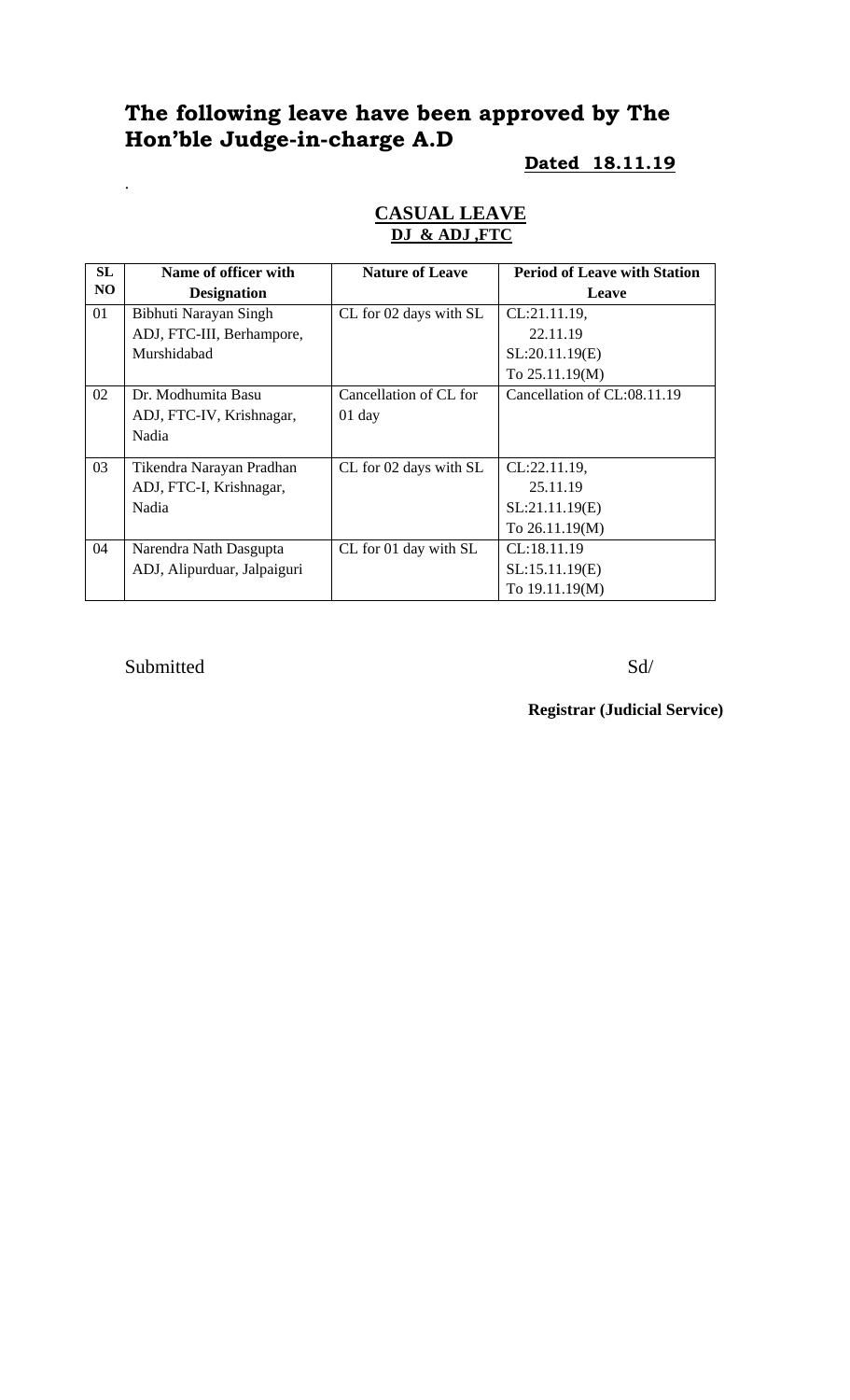# **The following leave have been approved by The Hon'ble Judge-in-charge A.D**

## **Dated 18.11.19**

# . **CASUAL LEAVE**

### **DJ & ADJ ,FTC**

| SL | Name of officer with Designation              | <b>Nature of Leave</b> | <b>Period of Leave with</b> |
|----|-----------------------------------------------|------------------------|-----------------------------|
| NO |                                               |                        | <b>Station Leave</b>        |
| 01 | Madhumita Roy                                 | CL for 02 days         | CL:04.11.19,                |
|    | ADJ, FTC, Suri, Birbhum                       |                        | 05.11.19                    |
| 02 | Smita Gaurisaria                              | CL for 01 day          | CL:08.11.19                 |
|    | ADJ, 1 <sup>st</sup> Court, Tamluk, Purba     |                        |                             |
|    | Medinipur                                     |                        |                             |
| 03 | Yogita Gaurisaria                             | CL for 01 day          | CL:04.11.19                 |
|    | ADJ, Nabadwip, Nadia                          |                        |                             |
| 04 | Indranil Bhattacharyya                        | CL for 02 days         | $\overline{CL}:04.11.19,$   |
|    | ADJ, $15^{th}$ Court, Alipore, $24pgs(S)$     |                        | 05.11.19                    |
| 05 | Sutapa Saha                                   | CL for 01 day          | CL:08.11.19                 |
|    | ADJ, 8 <sup>th</sup> Court, Alipore, 24pgs(S) |                        |                             |
| 06 | Syed Neyazuddin Azad                          | CL for 02 days         | CL:01.11.19,                |
|    | ADJ, 2 <sup>nd</sup> Court, Purba Bardhaman   |                        | 02.11.19                    |
| 07 | Varsha Bansal Agarwal                         | CL for 01 day          | CL:11.11.19                 |
|    | ADJ, 2 <sup>nd</sup> Court, Bongaon, 24pgs(N) |                        |                             |
| 08 | Tapas Chandra Das                             | CL for 01 day          | CL:31.10.19                 |
|    | ADJ, FTC-I, Barrackpore, 24pgs(N)             |                        |                             |
| 09 | Chiranjib Bhattacharya                        | CL for 01 day with     | CL:08.11.19                 |
|    | ADJ, 2 <sup>nd</sup> Court, Berhampore,       | <b>SL</b>              | SL:07.11.19(E)              |
|    | Murshidabad                                   |                        | To 11.11.19(M)              |
| 10 | Himadri Sankar Ghosh Hazra                    | Cancellation of CL     | Cancellation of CL:04.11.19 |
|    | ADJ, Haldia, Purba Medinipur                  | for 01 day             |                             |
|    |                                               | CL for 01 day with     | CL:08.11.19                 |
|    |                                               | <b>SL</b>              | SL:04.11.19(E)              |
|    |                                               |                        | To 09.11.19(M)              |
| 11 | Samyajit Mukhopadhyay                         | CL for 01 day with     | CL:11.11.19                 |
|    | ADJ, 2 <sup>nd</sup> Court, Lalbagh,          | SL                     | SL:08.11.19(E)              |
|    | Murshidabad                                   |                        | To 13.11.19(M)              |

#### Submitted

Sd/

#### **Registrar (Judicial Service)**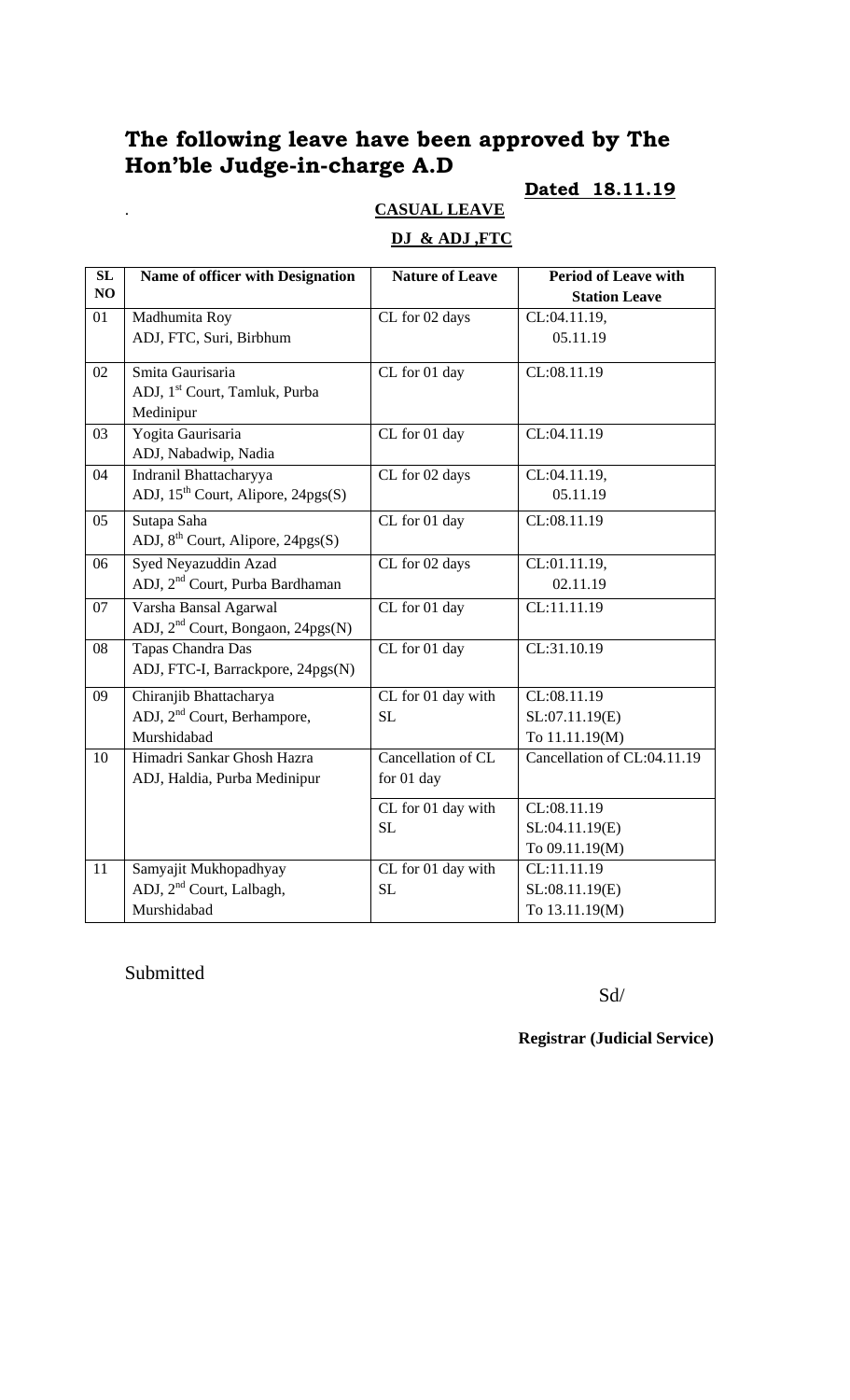## **The following leave have been approved by the Hon'ble Judge-in-Charge A.D.**

#### **Dated : 18.11.2019**

#### **DJ/ ADJ**

| SL<br>N <sub>O</sub> | Name of officer with<br><b>Designation</b>                                            | <b>Nature of Leave</b>                        | <b>Period of Leave with Station Leave</b> |
|----------------------|---------------------------------------------------------------------------------------|-----------------------------------------------|-------------------------------------------|
| 01.                  | Sri Nirvan Khesong, ADJ,<br>Mathabhanga, Cooch Behar                                  | Paternity-cum-child Care<br>leave for 15 days | From 09.12.2019 to 23.12.2019             |
| 02.                  | Sri Utpal Misra<br>ADJ, Khatra, Bankura                                               | Earned Leave for 09 days                      | From 16.12.2019 to 24.12.2019             |
| 03.                  | Sri Kisen Kumar Agarwal<br>ADJ, 3 <sup>rd</sup> Court, Dakshin<br>Dinajpur, Balurghat | Earned Leave for 02 days                      | From 23.12.2019 to 24.12.2019             |

### **ADJ, FTC / CJ(SD)**

| SL             | Name of officer with                       | <b>Nature of Leave</b>   | <b>Period of Leave with Station Leave</b> |
|----------------|--------------------------------------------|--------------------------|-------------------------------------------|
| N <sub>O</sub> | <b>Designation</b>                         |                          |                                           |
| 04.            | Smt. Sarojini Ghising                      | Earned Leave for 12 days | From 11.11.2019 to 22.11.2019             |
|                | $CJ(SD)$ , 9 <sup>th</sup> Court, Alipore, |                          |                                           |
|                | South 24 Parganas,                         |                          |                                           |
| 05.            | Sri Krishna Murari Prasad                  | Earned Leave for 12 days | From 25.11.2019 to 06.12.2019             |
|                | Gupta                                      |                          |                                           |
|                | ADJ, FTC, Serampore,                       |                          |                                           |
|                | Hooghly                                    |                          |                                           |

#### **JM**

| SL             | Name of officer with                                                   | <b>Nature of Leave</b>          | <b>Period of Leave with Station Leave</b> |
|----------------|------------------------------------------------------------------------|---------------------------------|-------------------------------------------|
| N <sub>O</sub> | <b>Designation</b>                                                     |                                 |                                           |
| 06.            | Sri Balaram Hazra<br>JM, 1 <sup>st</sup> Court, Sealdah, 24 Pgs (S)    | Earned Leave for 08 days        | From 06.12.2019 to 13.12.2019             |
| 07.            | Smt. Koyel Pradhan, Principal<br>Magistrate, JJB, Purba<br>Bardhaman.  | Earned Leave for 06 days        | From 25.11.2019 to 30.11.2019             |
| 08.            | Smt. Ruby Singh<br>JM, 2 <sup>nd</sup> Court, Ranaghat, Nadia          | Child Care Leave for 25 days    | From 13.11.2019 to 07.12.2019             |
| 09.            | Smt. Monila Bhutia<br>JM, 2 <sup>nd</sup> Court, Sadar, Cooch<br>Behar | Child Care Leave for 94<br>days | From 31.10.2019 to 01.02.2020             |
| 10.            | Sri Parijat Chakraborty,<br>JM, $2nd$ Court, Alipore, 24 Pgs (S)       | Earned Leave for 11 days        | From 22.11.2019 to 02.12.2019             |

#### **CJ(JD)**

| <b>SL</b><br>NO | Name of officer with<br><b>Designation</b>                                       | <b>Nature of Leave</b>   | <b>Period of Leave with Station Leave</b> |
|-----------------|----------------------------------------------------------------------------------|--------------------------|-------------------------------------------|
|                 | Smt. Diti Bhattacharjee,<br>$CJ(JD)$ , 3 <sup>rd</sup> Court, Purba<br>Bardhaman | Earned Leave for 19 days | From 20.01.2020 to 07.02.2020             |

Submitted

## **Registrar (Judicial Service)**